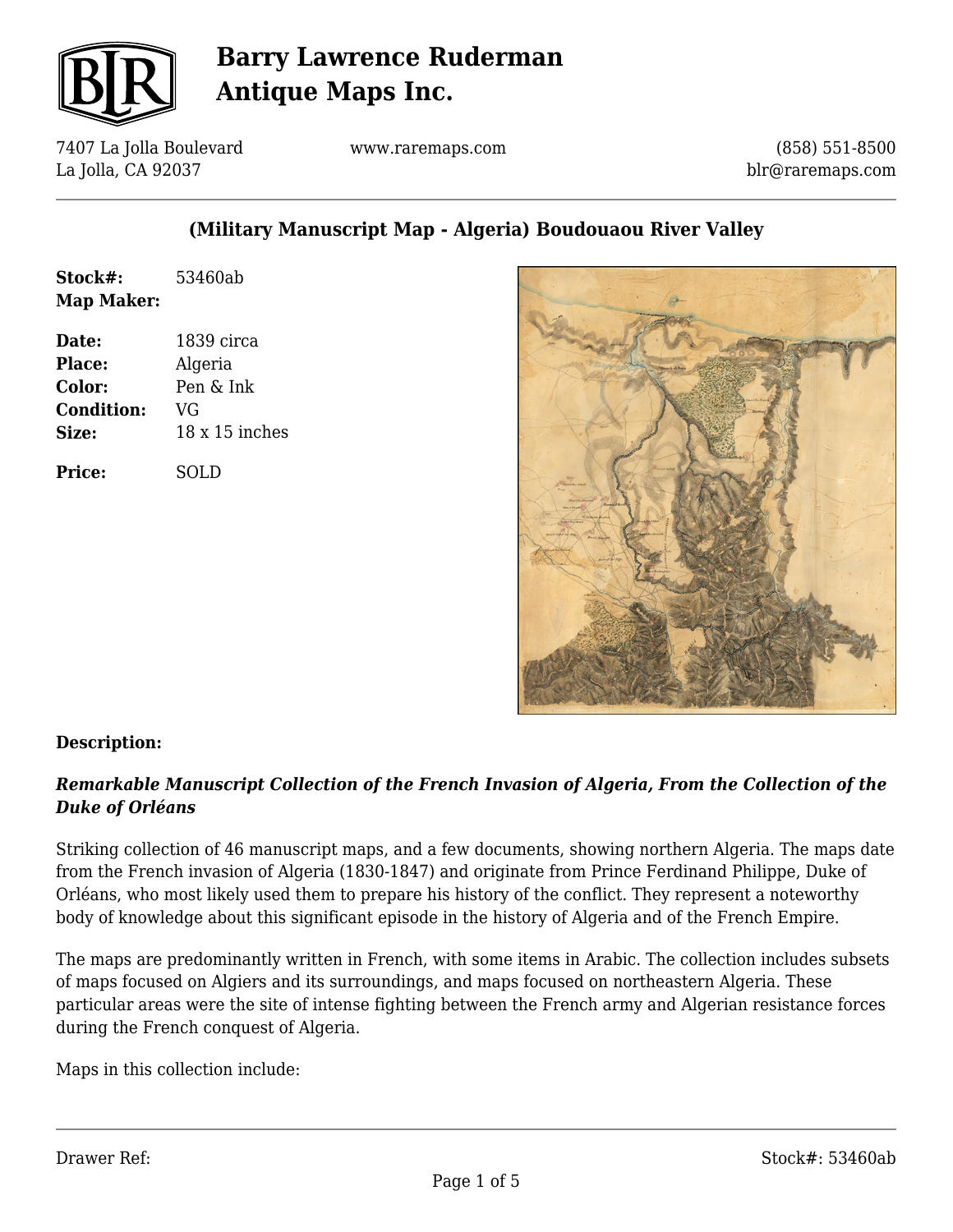

7407 La Jolla Boulevard La Jolla, CA 92037

www.raremaps.com

(858) 551-8500 blr@raremaps.com

## **(Military Manuscript Map - Algeria) Boudouaou River Valley**

- Plans and views of Algiers
- Locations of French military encampments
- Strategic towns around Algiers including Blida, Medea, Kolea, and Boufarik
- Resistance-held towns across northern Algeria, including Constantine
- Major waterways, coastal areas, and routes between towns in northern Algeria

This collection most likely belonged to Prince Ferdinand Philippe, the Duke of Orléans, the eldest son of the French King Louis Philippe I (r. 1830-1848). Prince Ferdinand Philippe spent most of his notable military career in Algeria. He then spent his post-military life compiling a history of the French conquest of Algeria and accounts of his military campaigns. When he died at the young age of 32, the collection would have stayed within the family, eventually finding a home in the library of Ferdinand's youngest brother, Antoine, Duke of Montpensier.

This finely detailed map shows the Boudouaou River Valley, part of the fertile Mitidja Plain in northern Algeria. The French military camps of Kara and l'Hamiz are clearly marked. Prince Ferdinand Phillipe wrote in his account of the 1839 expedition to conquer Emir Abdelkader's territory that the Boudouaou area was the final key to establishing French agricultural control. Controlling the entire Mitidja Plain, and therefore the majority of fertile land in Algeria, was a major tactic used by the French to quell Algerian resistance.

### **France and Algeria in the nineteenth century**

The bustling port city of Algiers, and what would become the country of Algeria, was an autonomous region of the Ottoman Empire at the beginning of the nineteenth century. Its provincial ruler (*dey*) controlled Algiers and its surroundings; numerous inland tribal leaders pledged loyalty to the Sultan in Constantinople. Along the Barbary Coast, piracy and the slave trade were the main economic activities and the source of Algiers' wealth, along with the region's considerable wheat crops. European powers and the United States sought to end Algerian privateering and Christian slavery and took naval action against Algiers and the Barbary corsairs in 1815.

Relations between France and Algiers had flourished during the Napoleonic Wars with Algiers benefitting from France's large food import demands. Trouble began when France bought fourteen million pounds of wheat on credit from two traders in Algiers, Bacri and Busnach, but refused to pay back the debt. Bacri and Busnach were themselves in debt to the Ottoman ruler in Algiers and unable to pay until France paid them, leading to mounting tensions between Algiers and France.

### **The 1827 "Fly Whisk Incident"**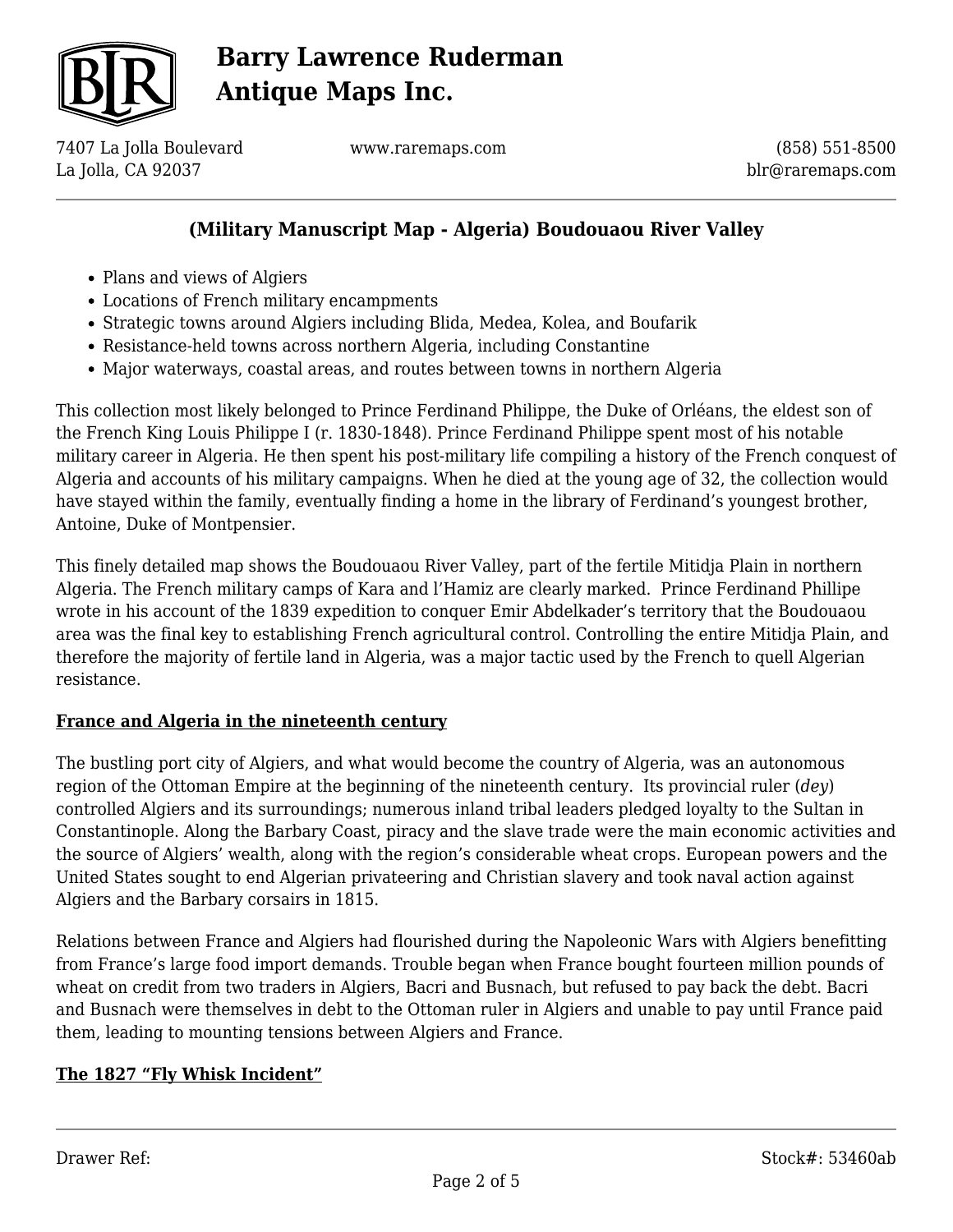

7407 La Jolla Boulevard La Jolla, CA 92037

www.raremaps.com

(858) 551-8500 blr@raremaps.com

## **(Military Manuscript Map - Algeria) Boudouaou River Valley**

On April 29, 1827 the Ottoman ruler in Algiers, Dey Hussein ben Hassan, slapped the French consul Pierre Deval with his fly whisk (a switch-like tool commonly used to swat flies). Dey Hassan was angry over the longstanding French debt and Deval had recently strained relations further by supervising illegal fortification of French trading posts on the Dey's territory. Accounts claim that the two men exchanged insults, leading to the Dey striking Deval.

For the French, this diplomatic faux pas represented an opportunity: the French were concerned about British political and commercial influence in North Africa, veterans of the Napoleonic wars needed employment, and the current monarchy could use an overseas entanglement to direct public attention away from issues at home. The Fly Whisk Incident set off a years-long French naval barricade and embargo of the port of Algiers. After failed negotiations in July of 1829, the King's emissary, Captain de la Bretonnière, was fired upon by Ottoman Algerian forces; the French then began their conquest of Algeria in 1830.

Importantly, two views of Algiers included in this collection [\(here](https://raremaps.com/gallery/detail/53490ab) and [here\)](https://raremaps.com/gallery/detail/53489ab) were authored by Captain Jean-Baptiste Signoret, who was on the *Provence* with Captain de la Bretonnière during the failed negotiations. Signoret was able to capture a pivotal moment in the history of French-Algerian relations.

#### **French conquest of Algeria (1830-1847)**

On June 4, 1830, the French army, led by General de Bourmont, landed about fifteen miles west of Algiers in Sidi-Ferruch and was met by opposition from Ottoman Janissary and native Kabyle forces. Fighting lasted for three weeks, with Algerian forces sustaining major losses. Dey Hassan was forced to surrender, and the French took control of Algiers on July 5, 1830.

Just two weeks after capturing Algiers, the Bourbon monarchy of Charles X fell to the "Citizen King" Louis Philippe, who decided to continue the inherited military campaign. However, native Algerian resistance to French colonization proved difficult for the French forces to battle. At the time of formal annexation in 1934, for example, French occupation was still confined mainly to coastal towns and isolated outposts.

Emir Abdelkader was the religious and military leader of the Algerian guerilla resistance and at one point his forces controlled more than two-thirds of Algerian territory. The French military fought a drawn-out, bloody battle against Abdelkader and other resistance forces which eventually ended with Abdelkader's surrender in 1847.

### **Ferdinand Philippe, Duke of Orléans: Military success and a tragic early death**

Prince Ferdinand Philippe d'Orléans, Duke of Orléans (1810-1842), was the son of King Louis Philippe I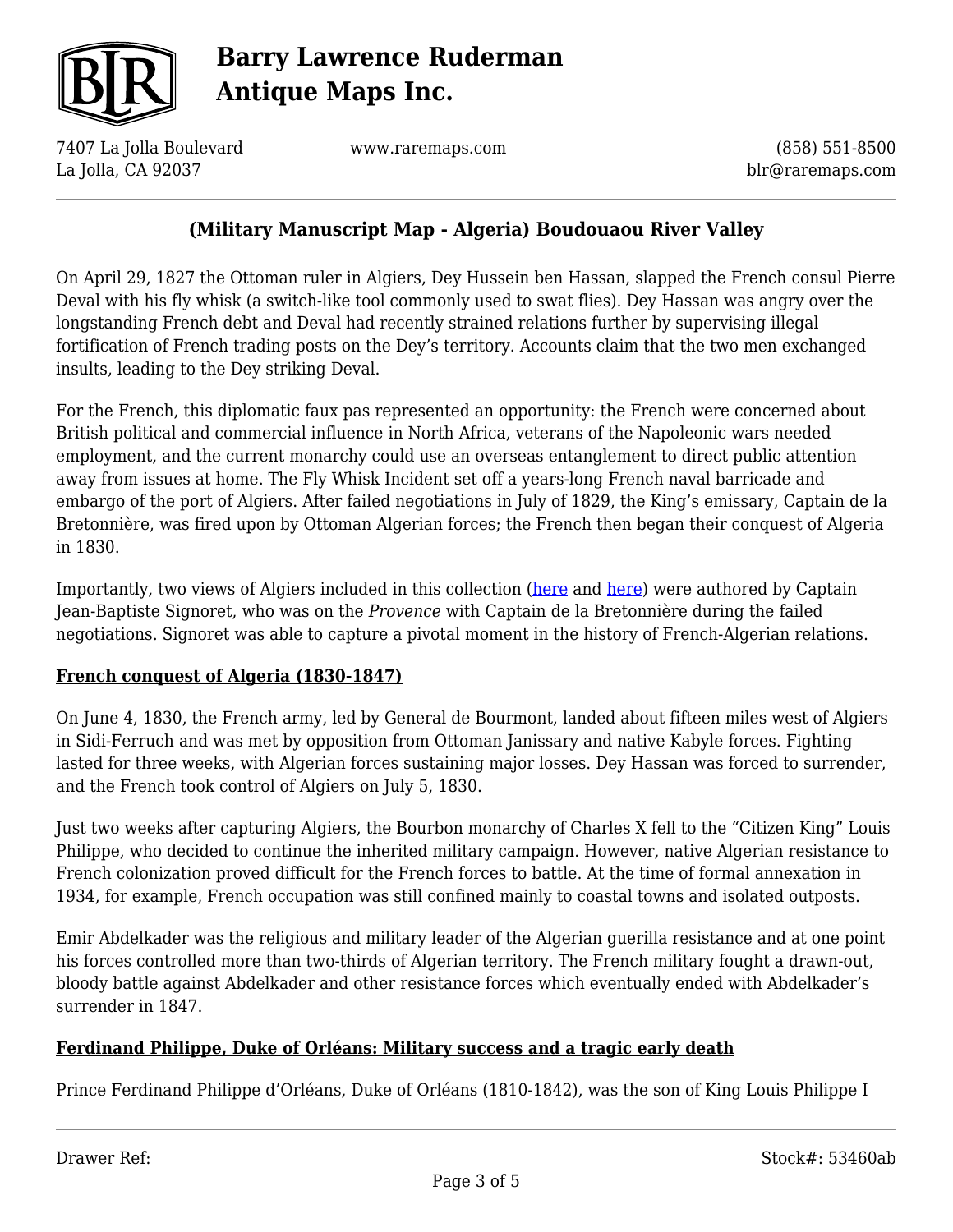

7407 La Jolla Boulevard La Jolla, CA 92037

www.raremaps.com

(858) 551-8500 blr@raremaps.com

## **(Military Manuscript Map - Algeria) Boudouaou River Valley**

and Maria Amalia of Naples and Sicily. Ferdinand Philippe was born in Sicily while his parents were in exile, but he and his family returned to Paris after the fall of Napoleon in 1815. He married Princess Helen of Mecklenburg-Schwerin in 1837 and had two sons, Philippe, Count of Paris, and Robert, Duke of Chartres.

Ferdinand Philippe's father, the aforementioned "Citizen King", became the reigning monarch following the July Revolution of 1830 and the abdication of his cousin, Charles X. King Louis Philippe I was well known for his support of colonial expansion, particularly the French conquest of Algeria. As heir apparent, Ferdinand Philippe dedicated much of his military career to Algerian colonization, completing three tours: 1835-1836, 1839, and 1840. Ferdinand Philippe is perhaps most famous for his efforts to conquer Algeria's interior from Constantine to Algiers, breaking the Treaty of Tafna between France and Algerian resistance leader Emir Abdelkader and precipitating the complete conquest of Algeria by French forces.

Ferdinand Philippe enjoyed tremendous popularity among citizens of France for his unwavering support of French troops and veterans, as well as for his own military bravery, charity work, and patronage of the arts.

In 1842, at just 32, he was thrown from an out-of-control carriage and died shortly afterward in Neuillysur-Seine, France. Ferdinand Philippe's passing was deeply mourned by both elites and the French populace, who had seen the Prince as a promising successor to the throne: a charismatic, respected military leader and liberal thinker who would lead France in a new direction. His passing is widely viewed as changing the course of French history and signaled the ultimate demise of French monarchic rule. Without the beloved young prince, King Louis Philippe lacked crucial popular support, leading to the regime's downfall in 1848 and the subsequent rise of Napoleon III.

### **Provenance and history of the collection**

This collection was in the possession of Ferdinand Philippe's youngest brother, Antoine, Duke of Montpensier. At the time of Ferdinand Philippe's death, his sons were very young; passing his military library to his youngest brother would have been typical.

Ferdinand Philippe had spent time compiling a history of the French conquest of Algeria, published by his sons in 1870 as *Campagnes de l'armée d'Afrique: 1835-1839*. Ferdinand Philippe also wrote detailed accounts of each of his military campaigns which were published shortly after his death and then later republished by his sons.

This collection of maps, views, and documents details the same areas included in Ferdinand Philippe's written works. Some of this collection appears to be from Ferdinand Philippe's own military service, and